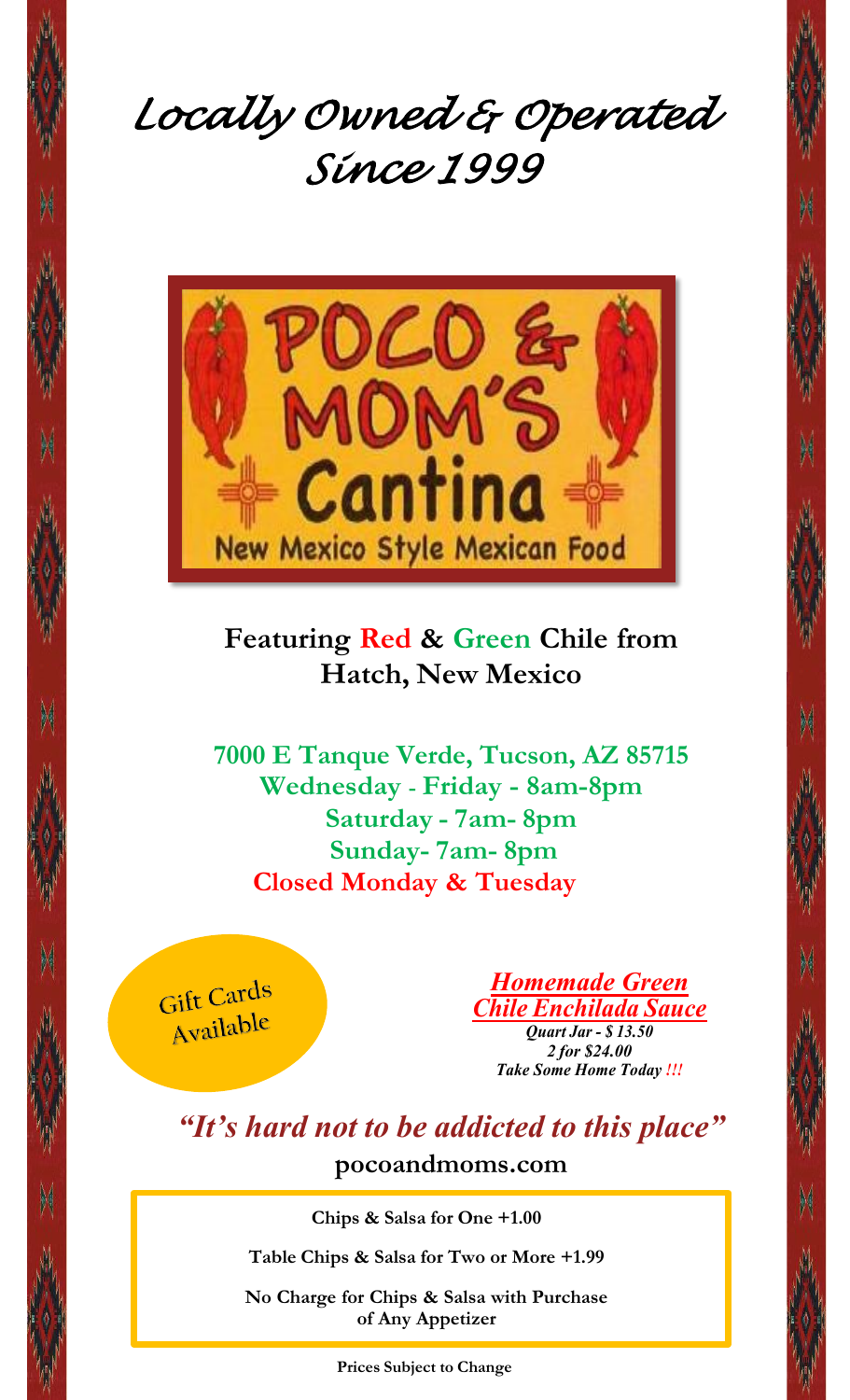*\*\*American Breakfast* 



All Egg Breakfasts Served with Choice of Refried Beans, Hash Browns, Home Fries, Cottage Cheese, Mixed Fruit or Peaches, Served with Toast, Tortilla or Biscuit

*Bacon, Ham or Sausage & Eggs* 12.49

*Corned Beef Hash & Eggs* 12.49 *One Egg* 7.49

*Two Eggs* 8.49

**Add :** 1 Pancakes or 1 French Toast 2.99

*Omelets* 

All Omelets Served with Choice of Refried Beans, Hash Browns, Home Fries, Cottage Cheese, Mixed Fruit or Peaches. Served with Toast, Tortilla or Biscuit

> *Bacon or Sausage or Ham or Mushroom 12.99*

*Western* Ham, Onion, Bell Pepper, Tomato, Mushroom & Cheddar Jack Cheese 12.99

*Veggie* Onion, Bell Pepper, Tomato, Mushroom, & Cheddar Jack Cheese 11.49

*3 Cheese*  Cheddar Jack, American & Swiss 10.49

 **Smother any Omelet with Sauce +1.75**

#### *Guacamole Toast*

Served on Your Choice of Toasted Bread, Topped with House Guacamole, Served with Choice of Hash Browns, Home Fries, Cottage Cheese, Mixed Fruit or Peaches 8.99 Add Two Eggs +1.99



Grilled Ham, Bacon, Sausage, Potatoes, Bell Peppers, Onions, Tomatoes, Mushrooms, Melted Cheddar Jack Cheese, Swiss & American Cheese, Topped with Eggs any Style, Served with Beans & Tortilla or Toast 13.99 Have it Smothered in Choice of Sauce +1.75

## *Biscuits & More*

*Pancakes*  Two 6.25 Three 7.25

*French Toast* Two 6.25 Three 7.25

**Biscuits & Gravy**  Full Order 7.99 *or* Half Order 6.49

*Add 2 Slices of Bacon, 1 Sausage Patties or ½ Slice of Ham 2.49*

*Add 4 Slices of Bacon, 2 Sausage Patties or Full Slice of Ham 4.99*

## *Breakfast Combo*

Your Choice of  $\frac{1}{2}$  order Biscuits & Gravy**,** 2 Pancakes or 2 French Toast with 2 Eggs, and Bacon, Ham or Sausage 10.99 **Smother Your Biscuits & Gravy In Hatch Green Chile Sauce +1.75**

### *Chicken Fried Steak & Eggs*

Your Choice of Refried Beans, Hash Browns, Home Fries, Cottage Cheese, Mixed Fruit or Peaches. Served with Toast, Tortilla or Biscuit Topped with Sausage Gravy 13.49

Have it Smothered with Hatch Green Chile Sauce +1.75

**Chips & Salsa for One +1.00**

**Table Chips & Salsa for Two or More +1.99**

**No Charge for Chips & Salsa with Purchase of Any Appetizer**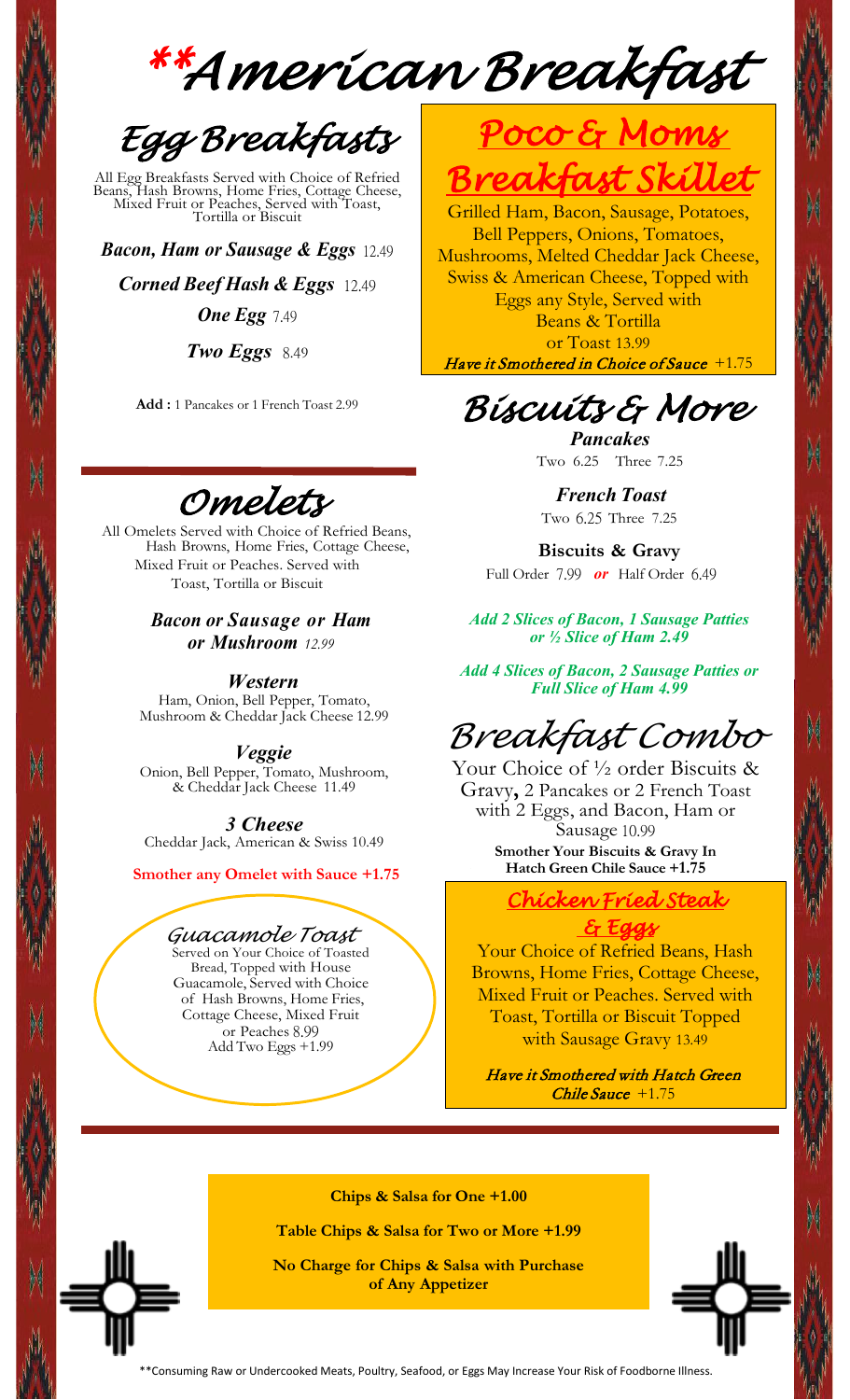*\*\*New Mexico Breakfast* 

#### *Migas*

Chorizo, Jalapeños, Onions, Bell Peppers, Tomatoes & Corn Tortilla Strips, Mixed with Eggs. Topped with Cheddar Jack Cheese & Served with Refried Beans & Flour Tortilla 12.99 Smothered in Hatch Green Chile 14.49

*Huevos Rancheros*

Corn Tortilla Smothered with Ranchero Sauce (Sautéed Bell Peppers, Onions, & Tomatoes) Topped with Eggs, Cheddar Jack Cheese. Hash Browns, Refried Beans & Flour Tortilla 11.49 Add Green Chile Sauce 12.99

#### *Santa Fe Breakfast*

Blue Corn Tortilla Smothered with Red or Green Chile Sauce, Cheddar Jack Cheese, Eggs, Hash Browns, Refried Beans & Flour Tortilla 11.49

#### *Hatch Chile Rellenos*

Chile Relleno (Enchilada Style) with Eggs, Refried Beans & Flour Tortilla 12.99 Two Rellenos 13.99

#### *Chorizo & Eggs*

Freshly Grilled Chorizo, Mixed with Eggs, Served with Refried Beans & Flour Tortilla 10.99

> **Add to any New Mexico Breakfast Red Pork (Dairy) / Machaca/ Chile Verde**

> > *or* **CarneAsada +2.99**

*Silver City Breakfast* with Hatch Green Chile Sauce, Melted Cheddar Jack Cheese, Eggs any style. Served with Refried Beans & Flour Tortilla 12.49 Add Carne Asada, Red Chile Pork or Machaca 14.99

*Breakfast Burritos* 

With Refried Beans, Hash Browns or Home Fries Smother your Burrito with Choice of Sauce + 1.75

*Red Chile Pork (Dairy), Machaca, or Chorizo Breakfast Burrito* 11.49

*Bacon, Potatoes, Eggs, Green Chile, & Cheese Burrito* 11.49 (Substitute Sausage or Ham)

*House Breakfast Burrito* Chorizo, Potatoes, Onions, Green Chiles, Eggs, Cheddar Jack Cheese & Spices 11.49



#### *Machaca*

Shredded Beef with Sautéed Bell Peppers, Onions and Tomatoes, Mixed with Eggs, Served with Refried Beans & Flour Tortilla 13.99

#### *Carne Asada & Eggs*

Grilled Beef Sirloin, Seasoned with Onions & Lime. Served with Eggs, Refried Beans & Flour Tortilla 12.49

#### *Breakfast Tacos (2)*

Soft Corn Tortillas Filled with Scrambled Eggs, Lettuce, Tomato & Cheese, Served with Refried Beans 9.49 Carne Asada, Chorizo or Machaca 11.99

#### *Breakfast Quesadilla*

Chorizo, Machaca or Carne Asada, Scrambled Eggs & Cheddar Cheese Layered in a Grilled Flour Tortilla. Served with Refried Beans 12.99

### *Tamale Breakfast Green Chile Corn or Red Pork*

Choice of Tamale, Served with Eggs, Refried Beans & Flour Tortilla 12.49

**Smother any Breakfast with One of Our Famous Sauces & Cheddar Jack Cheese + 1.75**

#### *Breakfast Stuffed Sopapilla*

Made to Order Sopapilla... Stuffed with Eggs Any Style & Choice of Meat, Green Chile Sauce, Cheddar Jack Cheese, Lettuce, Tomatoes, and Onions. Served with Refried Beans 15.49

# *3 Egg Omelets*

With Refried Beans, Hash Browns or HomeFries, Smother your Omelet with Choice of Sauce + 1.75

*Guacamole Omelet* Fresh Guacamole, Bacon & Swiss Cheese 13.49

#### *Hatch Green Chile & Cheese* 11.49

*Spanish* Bell Pepper, Onions, Tomatoes, Salsa & Cheddar Jack Cheese 11.49

*Machaca, Chile Verde (* Ground Beef*), Chorizo, or Carne Asada Omelet*  13.49

*Chile Relleno Omelet*  Stuffed with Hatch Green Chiles Relleno and Cheddar Jack Cheese Smothered with Choice of Sauce 12.99

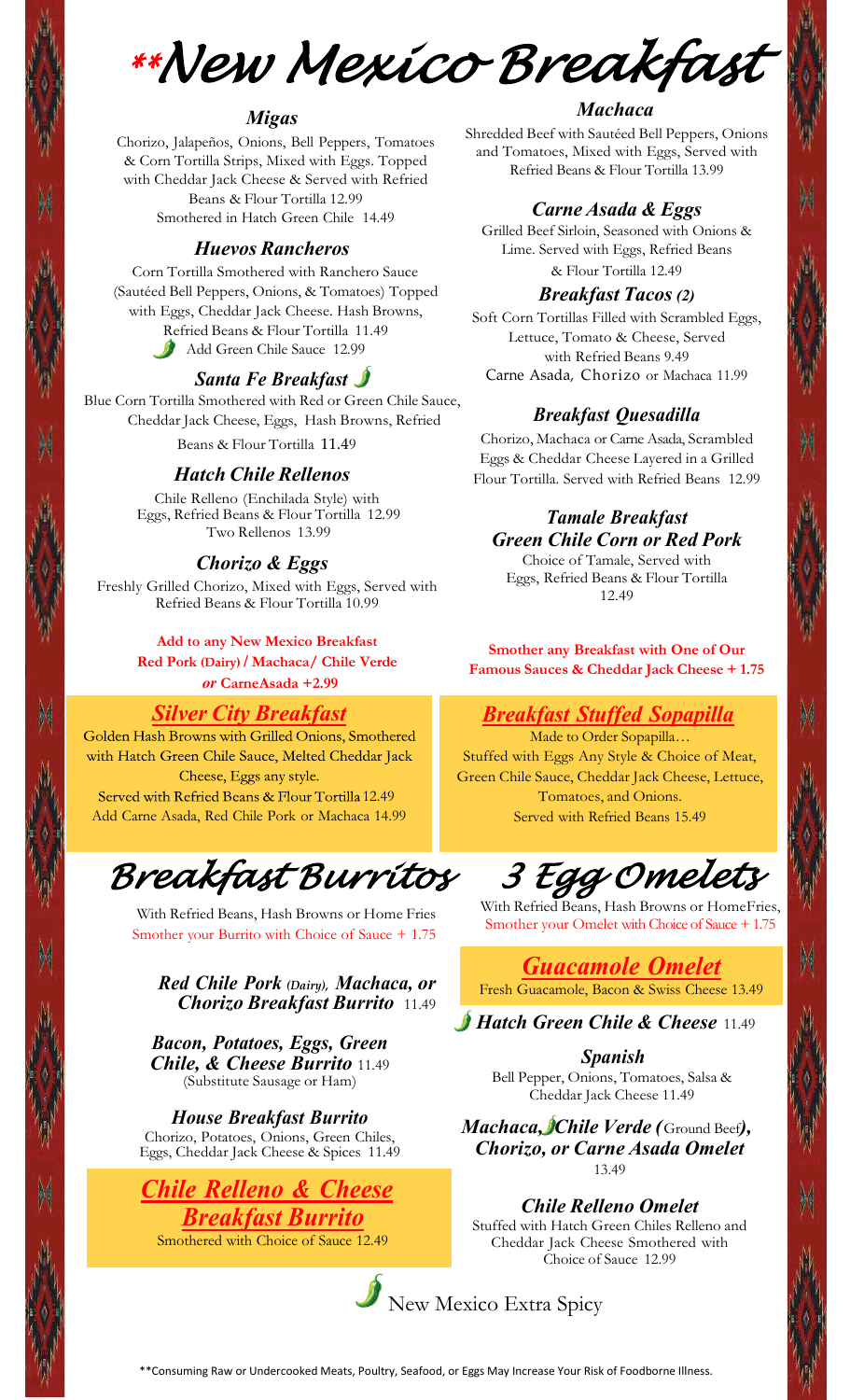

## *Queso Dip & Chips 8.49*

#### *Nachos*

Choice of Meat, Refried Beans, Melted Cheddar Jack Cheese, Topped with Sour Cream, Guacamole, Tomatoes & Green Onions 14.49 Smother with Green Chile Sauce 15.49

#### *Las Cruces Messy Fries*

A Bowl of Crispy French Fries Smothered with Hatch Green Chile Sauce & Home Made Queso. Garnished with Chopped Bacon & Green Onions 11.49 …Add Choice of Meat 13.49

#### *Taco Salad*

Choice of Meat, Beans, Lettuce, Cheddar Jack Cheese, Tomatoes. Garnished with Sour Cream, Guacamole& Green Onions Served in a Crispy Fried Tortilla Bowl 13.49

#### *Chile Rellenos*

2 Chile Rellenos with Choice of Red, Green, or Sour Cream Green Chile Sauce. Refried Beans, Rice or Calabacitas, Served with Tortilla 14.49

#### *Green Chile Corn or Red Pork Tamales*

Refried Beans, Rice & Flour Tortilla 10.99 Smothered in Sauce 12.79

#### *Stuffed Sopapilla*

Choice of Meat, Green Chile Sauce, Cheddar Jack Cheese, Lettuce, Tomatoes, & Green Onions. Served with Refried Beans & Rice or Calabacitas 15.49

#### Green Chile Pork Stew

Tender Chunks of Pork Simmered with Green Chiles, Potatoes, Onions, Tomatoes, Melted Cheese & Flour Tortilla 10.49

## *Best of New Mexico Combo Plate*

Green Chile Chicken Enchilada, Chile RellenoTopped with Sour Cream Enchilada Sauce, Red Shredded Beef Taco, Served with Refried Beans & Rice or Calabacitas 15.99

## *Poco & Moms House Soups*

*Chicken Tortilla Soup* 

Topped with Melted Cheddar, Jack Cheese, Guacamole, Sour Cream & Green Onions **9.49**

#### *Pozole Soup*

(Only Available on Weekends Until Gone) Hominy and Tender Chunks of Pork, Topped with Avocado Slices. Served with Crispy Tostada Shells & Garnishes 10.49

 *Tacos & Tostadas* 

Two Tacos or Tostadas, Hard or Soft Shells (Corn) Topped with Cheddar Jack Cheese, Lettuce, Tomatoes & Green Onions Served with Refried Beans & Rice or Calabacitas

*Bean* 9.79

*Seasoned Ground Beef* 10.59 *Shredded Beef* or *Red Shredded Beef* 10.79 *Shredded Chicken* 10.79 *Guacamole* 11.29 *Red Pork (Dairy), Carne Asada or Machaca* 11.79



*Sour Cream* sm 2.25 \* lg 3.25

*Guacamole* sm 4.99 \* lg 7.99





\*\*Consuming Raw or Undercooked Meats, Poultry, Seafood, or Eggs May Increase Your Risk of Foodborne Illness.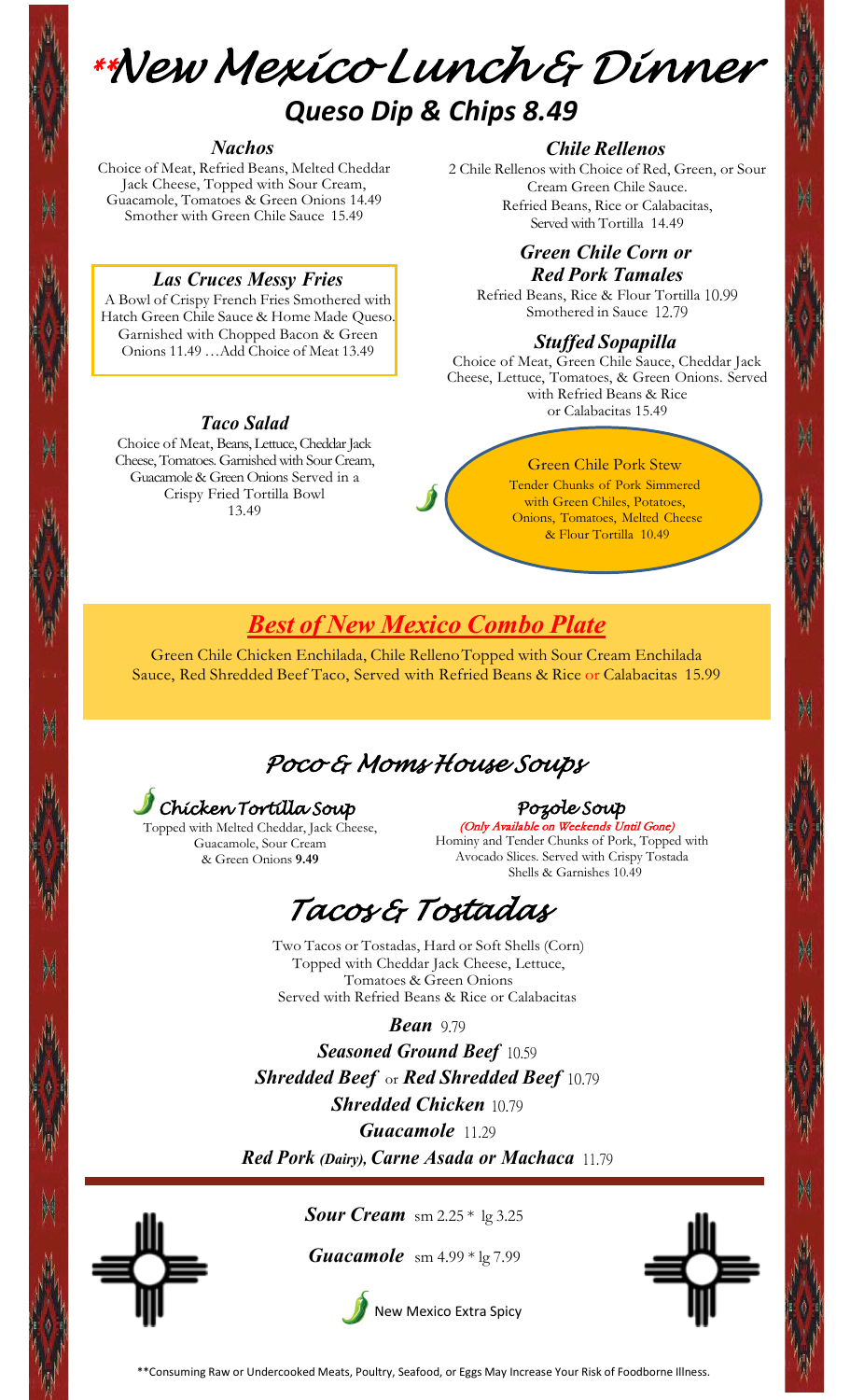*\*\*New Mexico Lunch & Dinner* 

## **Queso Dip & Chips 8.49**

Chimichangas

Sour Cream Green Chile), Refried Beans & Rice or Calabacitas

*BUYYOF*<br>Served with Refried Beans & Rice or Calabacitas

Enchilada Style + 1.75

*Bean 12.19 Ground Beef or Chile Verde (Ground Beef) 13.69 Shredded Chicken or Red Chile Pork (Dairy) 15.19 Shredded Beef or Red Shredded Beef 15.19 Carne Asada or Machaca 15.19*

*Bean 10.44 Ground Beef or Chile Verde (Ground Beef) 11.94*

*Shredded Chicken or Red Chile Pork (Dairy) 13.44 Shredded Beef or Red Shredded Beef 13.44 Carne Asada or Machaca 13.44*

*Enchiladas* 

New Mexico Style Flat Enchiladas with Three Corn Tortillas & Choice of Sauce, Two Eggs on top (optional). Served with Refried Beans & Rice or Calabacitas

> *Sour Cream Hatch Green Chile & Cheese Garnished with Guacamole 14.49 Add Your Choice of Meat 16.49*

*Spicy Hatch Green Chile & Cheese Garnished with Guacamole & Sour Cream 14.49 Add Your Choice of Meat 16.49*

*Mom's Hatch Red Chile, Purple Onions & Cheese, Garnished with Sour Cream 14.49 Add Your Choice of Meat 16.49*

*Meat Choices* 

Seasoned Ground Beef Shredded Chicken Shredded Beef Shredded Red Beef

Machaca Red Chile Pork **(Dairy)** Chile Verde (Ground Beef) Carne Asada

*Hatch Green Chile & Cheese Quesadilla* 

Served with Refried Beans & Rice or Calabacitas 10.99



 $\int \int \int \int$ 

 $\int$ 

Add Choice of Meat 13.49